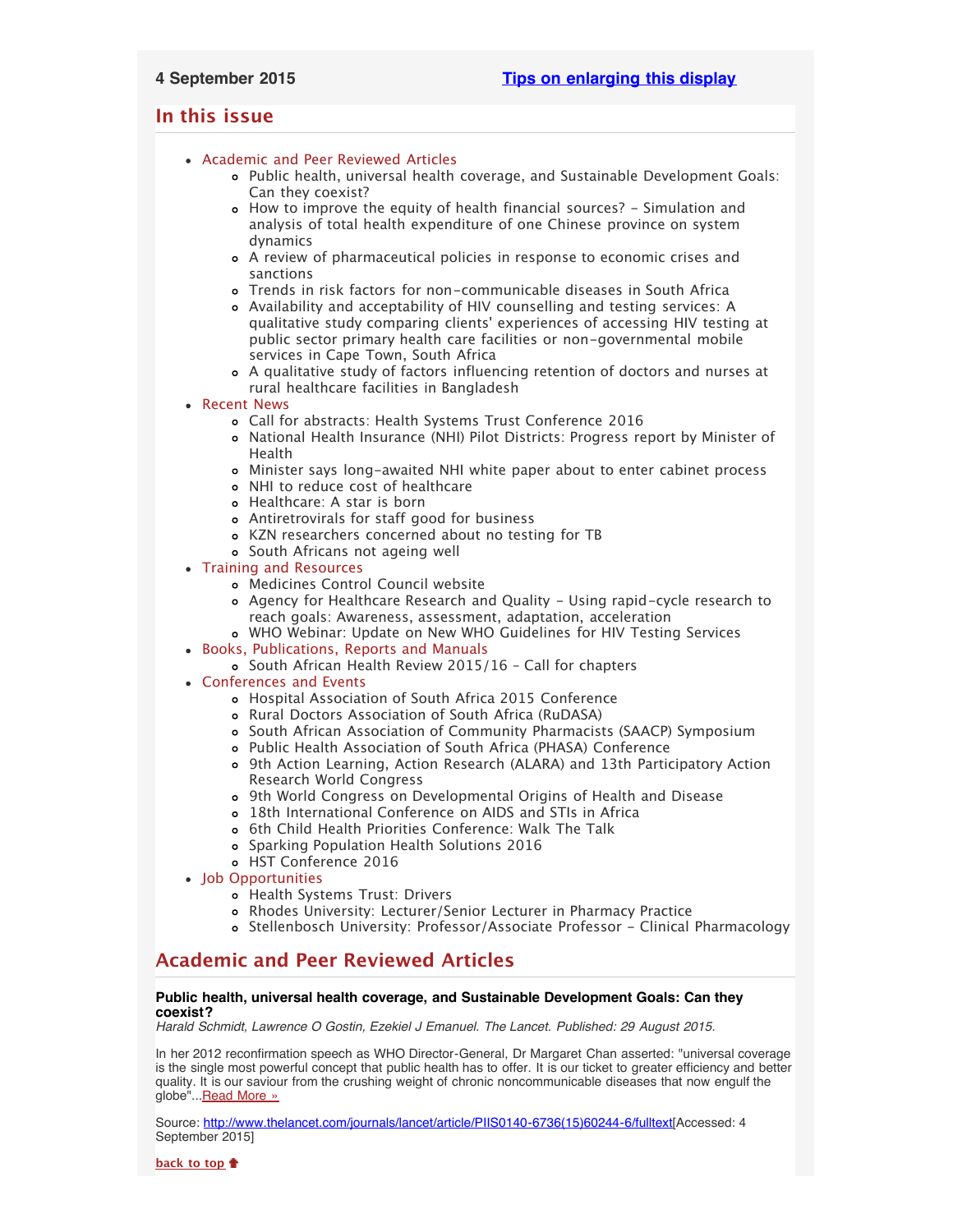## <span id="page-1-0"></span>**How to improve the equity of health financial sources? - Simulation and analysis of total health expenditure of one Chinese province on system dynamics**

*Xin Wang, Yuanling Sun, Xin Mu, Li Guan and Jingjie Li. International Journal for Equity in Health. Published: 27 August 2015.*

In recent years, health care has become a hot issue of China's social and economic development, especially the severe health expenditure growth situation, which not only makes the government face enormous financial pressure but also throw more pressure on individual residents' expenses... [Read More »](http://www.equityhealthj.com/content/14/1/73)

Source: <http://www.equityhealthj.com/content/14/1/73>[Accessed: 4 September 2015]

#### **[back to top](#page-0-2)**

## <span id="page-1-1"></span>**A review of pharmaceutical policies in response to economic crises and sanctions**

*Mehrnaz Kheirandish, Arash Rashidian, Abbas Kebriaeezade, Abdol Majid Cheraghali, Fatemeh Soleymani. Journal of Research in Pharmacy Practice. Published: 4 September 2015.*

An economic crisis has been defined as a situation in which the scale of a country's economy becomes smaller in a period of time... [Read More »](http://www.jrpp.net/temp/JResPharmPract43115-2393451_063854.pdf)

Source: [http://www.jrpp.net/temp/JResPharmPract43115-2393451\\_063854.pdf\[](http://www.jrpp.net/temp/JResPharmPract43115-2393451_063854.pdf)Accessed: 4 September 2015]

#### **[back to top](#page-0-2)**

## <span id="page-1-2"></span>**Trends in risk factors for non-communicable diseases in South Africa**

*Wandai M, Day C. Health Systems Trust. Published: May 2015.*

In June 2014, the World Health Organization (WHO) South Africa Country Office reported that about two out of five deaths are related to non-communicable disease (NCD), which can be attributed to high prevalence of major risk factors: tobacco use, harmful use of alcohol, unhealthy diet and high salt intake, obesity and physical inactivity. [Read More »](http://www.hst.org.za/publications/trends-risk-factors-non-communicable-diseases-south-africa)

Source: [http://www.hst.org.za/publications/trends-risk-factors-non-communicable-diseases-south](http://www.hst.org.za/publications/trends-risk-factors-non-communicable-diseases-south-africa)[africa](http://www.hst.org.za/publications/trends-risk-factors-non-communicable-diseases-south-africa)[Accessed: 4 September 2015]

#### **[back to top](#page-0-2)**

## <span id="page-1-3"></span>**Availability and acceptability of HIV counselling and testing services: A qualitative study comparing clients' experiences of accessing HIV testing at public sector primary health care facilities or non-governmental mobile services in Cape Town, South Africa**

*Sue-Ann Meehan, Natalie Leon, Pren Naidoo, Karen Jennings, Ronelle Burger and Nulda Beyers. BioMed Central. Published: 2 September 2015.*

The South African government is striving for universal access to HIV counselling and testing (HCT), a fundamental component of HIV care and prevention. In the Cape Town district, Western Cape Province of South Africa, HCT is provided free of charge at publicly funded primary health care (PHC) facilities and through non-governmental organisations (NGOs)... [Read More »](http://www.biomedcentral.com/1471-2458/15/845)

Source: [http://www.biomedcentral.com/1471-2458/15/845\[](http://www.biomedcentral.com/1471-2458/15/845)Accessed: 4 September 2015]

## **[back to top](#page-0-2)**

## <span id="page-1-4"></span>**A qualitative study of factors influencing retention of doctors and nurses at rural healthcare facilities in Bangladesh**

*Emmanuel Kwame Darkwa, M. Sophia Newman, Mahmud Kawkab and Mahbub Elahi Chowdhury. BioMed Central. Published: 27 August 2015.*

Bangladesh is a highly populous country with three-quarters rural population. Pressing national shortages in health professionals has resulted in high vacancy rates in rural areas... [Read More »](http://www.biomedcentral.com/1472-6963/15/344)

Source: [http://www.biomedcentral.com/1472-6963/15/344\[](http://www.biomedcentral.com/1472-6963/15/344)Accessed: 4 September 2015]

## **[back to top](#page-0-2)**

## <span id="page-1-5"></span>**Recent News**

## <span id="page-1-6"></span>**Call for abstracts: Health Systems Trust Conference 2016**

*Health Systems Trust. Published: 3 September 2015.*

HST is hosting a conference from 4-6 May 2016 at the Birchwood Conference Centre, Boksburg, Gauteng. Under the banner of *Strengthened health systems for sustainable development: sharing, supporting, synergising*, the event is designed to advance the global public health agenda in improving health outcomes. Read More »

Source: [http://www.hstconference2016.org.za\[](http://www.hstconference2016.org.za/)Accessed: 4 September 2015]

#### **[back to top](#page-0-2)**

<span id="page-1-7"></span>**National Health Insurance (NHI) Pilot Districts: Progress report by Minister of Health** *Parliamentary Monitoring Group. Published: 21 August 2015.*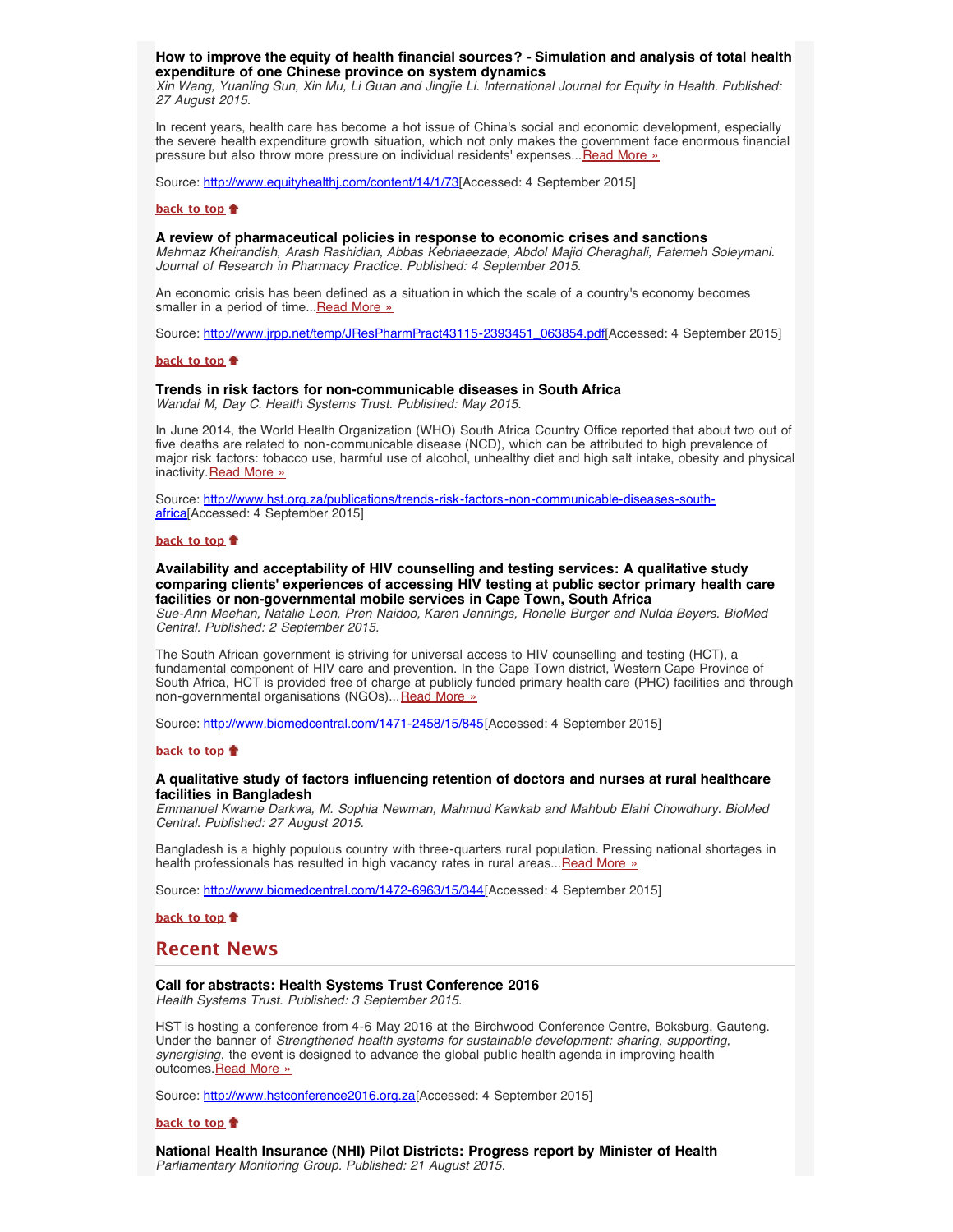Dr Aaron Motsoaledi, Minister of Health, and a delegation from the Department of Health provided an update about the National Health Insurance (NHI) pilot sites... Read More »

Source: [https://pmg.org.za/committee-meeting/21368/\[](https://pmg.org.za/committee-meeting/21368/)Accessed: 4 September 2015]

## **[back to top](#page-0-2)**

#### <span id="page-2-0"></span>**Minister says long-awaited NHI white paper about to enter cabinet process** *BDlive. Published: 21 August 2015.*

The long-awaited white paper on National Health Insurance (NHI) and a linked discussion document on financing options are about to enter the cabinet process, Health Minister Aaron Motsoaledi on Friday told Parliament, repeating the refrain offered by the government for more than a year... [Read More »](http://www.hst.org.za/news/minister-says-long-awaited-nhi-white-paper-about-enter-cabinet-process)

Source: [http://www.hst.org.za/news/minister-says-long-awaited-nhi-white-paper-about-enter-cabinet](http://www.hst.org.za/news/minister-says-long-awaited-nhi-white-paper-about-enter-cabinet-process)[process](http://www.hst.org.za/news/minister-says-long-awaited-nhi-white-paper-about-enter-cabinet-process)[Accessed: 4 September 2015]

#### **[back to top](#page-0-2)**

#### <span id="page-2-1"></span>**NHI to reduce cost of healthcare**

*Mail&Guardian. Published: 22 August 2015.*

SA is working towards reducing the high cost of private healthcare and ensuring public healthcare is of quality. But it won't happen overnight. [Read More »](http://www.hst.org.za/news/nhi-reduce-cost-healthcare)

Source: [http://mg.co.za/article/2015-08-22-nhi-to-reduce-cost-of-healthcare\[](http://mg.co.za/article/2015-08-22-nhi-to-reduce-cost-of-healthcare)Accessed: 4 September 2015]

#### **[back to top](#page-0-2)**

## <span id="page-2-2"></span>**Healthcare: A star is born**

*Financial Mail. Published: 27 August 2015.*

By 10am the antenatal and postnatal section at Soshanguve Community Health Centre, north of Pretoria, is packed with women - some heavily pregnant, others cradling newborns or shushing toddlers... [Read More »](http://www.financialmail.co.za/features/2015/08/27/health-care-a-star-is-born)

Source: [http://www.financialmail.co.za/features/2015/08/27/health-care-a-star-is-born\[](http://www.financialmail.co.za/features/2015/08/27/health-care-a-star-is-born)Accessed: 4 September 2015]

## **[back to top](#page-0-2)**

## <span id="page-2-3"></span>**Antiretrovirals for staff good for business**

*BDlive. Published: 2 September 2015.*

Companies may save money from the outset by providing HIV-positive employees with treatment, a study at Anglo American's coal operations in SA shows. [Read More »](http://www.bdlive.co.za/national/health/2015/09/02/antiretrovirals-for-staff-good-for-business)

Source: <http://www.bdlive.co.za/national/health/2015/09/02/antiretrovirals-for-staff-good-for-business>[Accessed: 4 September 2015]

#### **[back to top](#page-0-2)**

### <span id="page-2-4"></span>**KZN researchers concerned about no testing for TB**

*SABC News. Published: 30 August 2015.*

Tuberculosis (TB) researchers in KwaZulu-Natal have expressed concern that many people are still not tested for the disease. TB is the leading cause of death in South Africa. Read More  $\frac{1}{2}$ 

Source: [http://www.sabc.co.za/news/a/246ac88049ab47e992359aa84320b537/KZN-researchers-concerned](http://www.sabc.co.za/news/a/246ac88049ab47e992359aa84320b537/KZN-researchers-concerned-about-no-testing-for-TB--20150830)[about-no-testing-for-TB--20150830](http://www.sabc.co.za/news/a/246ac88049ab47e992359aa84320b537/KZN-researchers-concerned-about-no-testing-for-TB--20150830)[Accessed: 4 September 2015]

## **[back to top](#page-0-2)**

#### <span id="page-2-5"></span>**South Africans not ageing well**

*BDlive. Published: 28 August 2015.*

South Africans are living longer than they did a decade ago, but their later years are increasingly spent in ill-health, says a study published on Thursday in The Lancet... [Read More »](http://www.bdlive.co.za/national/health/2015/08/28/south-africans-not-ageing-well)

Source: [http://www.bdlive.co.za/national/health/2015/08/28/south-africans-not-ageing-well\[](http://www.bdlive.co.za/national/health/2015/08/28/south-africans-not-ageing-well)Accessed: 4 September 2015]

**[back to top](#page-0-2)**

## <span id="page-2-6"></span>**Training and Resources**

## <span id="page-2-7"></span>**Medicines Control Council website**

The Medicines Control Council applies standards laid down by the Medicines and Related Substances Act, (Act 101 of 1965) which governs the manufacture, distribution, sale, and marketing of medicines. The prescribing and dispensing of medicines is controlled through the determination of schedules for various medicines and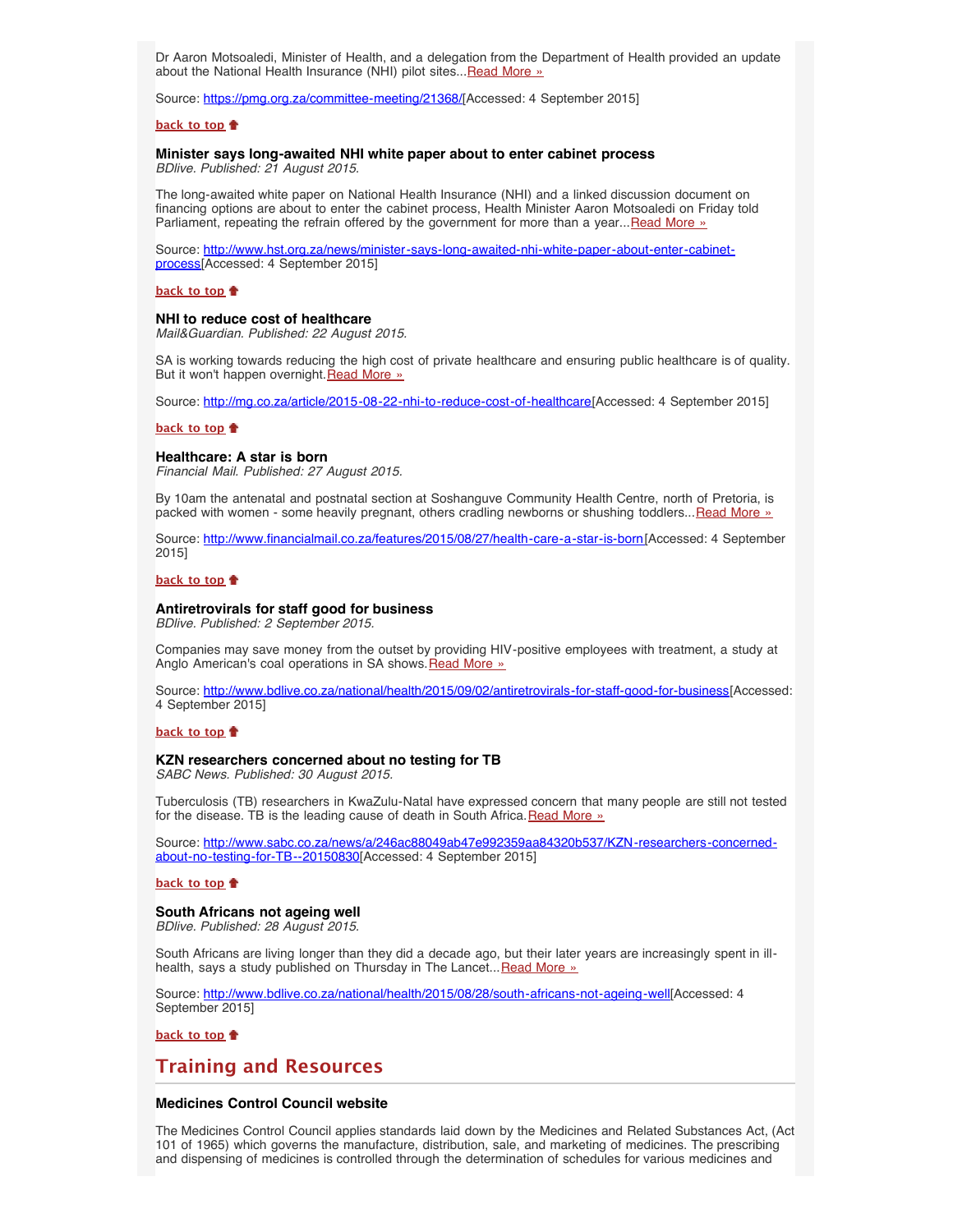### **[back to top](#page-0-2)**

<span id="page-3-0"></span>**Using rapid-cycle research to reach goals: Awareness, assessment, adaptation, acceleration** *Agency for Healthcare Research and Quality. Published: June 2015.*

The PBRN Resource Center developed a guidance document which provides resources and advice for conducting rapid-cycle research. [Click Here»](https://pbrn.ahrq.gov/tools-and-resources)

#### **[back to top](#page-0-2)**

## <span id="page-3-1"></span>**Webinar: Update on New WHO Guidelines for HIV Testing Services**

*WHO. 9 September 2015.*

A critical first step in achieving the 90-90-90 targets proposed by UNAIDS is ensuring that 90% of all people living with HIV will know their HIV status by 2020. This is an ambitious goal, as currently only half of people living with HIV know their status. The recently released WHO HIV testing guidelines address and respond to this reality. [Click Here»](https://www.eventbrite.com/e/update-on-new-who-guidelines-for-hiv-testing-services-registration-18288337911)

**[back to top](#page-0-2)**

## <span id="page-3-2"></span>**Books, Publications, Reports and Manuals**

## <span id="page-3-3"></span>**South African Health Review 2015/16 – Call for chapters**

*Health Systems Trust*

The South African Health Review (SAHR), published annually by Health Systems Trust (HST) for 18 years, is an accredited peer-reviewed journal that is widely respected as an authoritative source of research, analysis and reflection on health systems. [Click Here»](http://www.hst.org.za/news/south-african-health-review-201516-call-chapters)

**[back to top](#page-0-2)**

# <span id="page-3-4"></span>**Conferences and Events**

## <span id="page-3-5"></span>**Hospital Association of South Africa 2015 Conference**

*When: 21-23 September 2015 Venue: Cape Town International Convention Centre, Cape Town, South Africa URL: [http://www.conferencehasa.co.za](http://www.conferencehasa.co.za/)*

The Hospital Association of South Africa's (HASA) 2015 annual conference will return to familiar ground, once again taking place at the Cape Town International Convention Centre (CTICC). The 2015 conference theme – "Harmonising Healthcare. Shift. Synchronise. Symphony" – speaks to the need for all healthcare stakeholders to explore practical ways in which to bring harmony to all facets of the sector in order to establish a sustainable quality healthcare system that will be able to better serve the citizens of our nation.

## **[back to top](#page-0-2)**

## <span id="page-3-6"></span>**Rural Doctors Association of South Africa (RuDASA)**

*When: 23-26 September 2015 Venue: Mpumalanga, South Africa URL: <http://www.rudasa.org.za/>*

An annual RuDASA conference has been organised almost every year since 1996, and attracts a range of rural health professionals from all over the country. The conference is a much-anticipated, vibrant forum which combines a mixture of sessions ranging from clinical skills updates for and by a wide range of health professionals to emotive discussions and workshops on issues such as justice and equity.

### **[back to top](#page-0-2)**

### <span id="page-3-7"></span>**South African Association of Community Pharmacists (SAACP) Symposium**

*When: 25-26 September 2015 Venue: Birchwood Hotel and Conference Centre, Johannesburg URL: [http://www.saacpsymposium.co.za](http://www.saacpsymposium.co.za/)*

SAACP is the professional body representing the community pharmacy sector of the Pharmaceutical Society of South Arica, and needs to take the lead in marketing the unique role and contribution of community pharmacists in healthcare delivery now and in the future in South Africa. This Symposium is the first stepping stone in influencing policies and legislation governing the professional role of community pharmacists.

## **[back to top](#page-0-2)**

#### <span id="page-3-8"></span>**Public Health Association of South Africa (PHASA) Conference**

*When: 7-9 October 2015 Venue: Southern Sun Elangeni, Durban, South Africa URL: [http://www.phasaconference.org.za](http://www.phasaconference.org.za/)*

The 11th Annual Conference of the Public Health Association of South Africa takes place between 7-9 October 2015 in Durban, KwaZulu-Natal. With 2015 being the target date for the achievement of the Millennium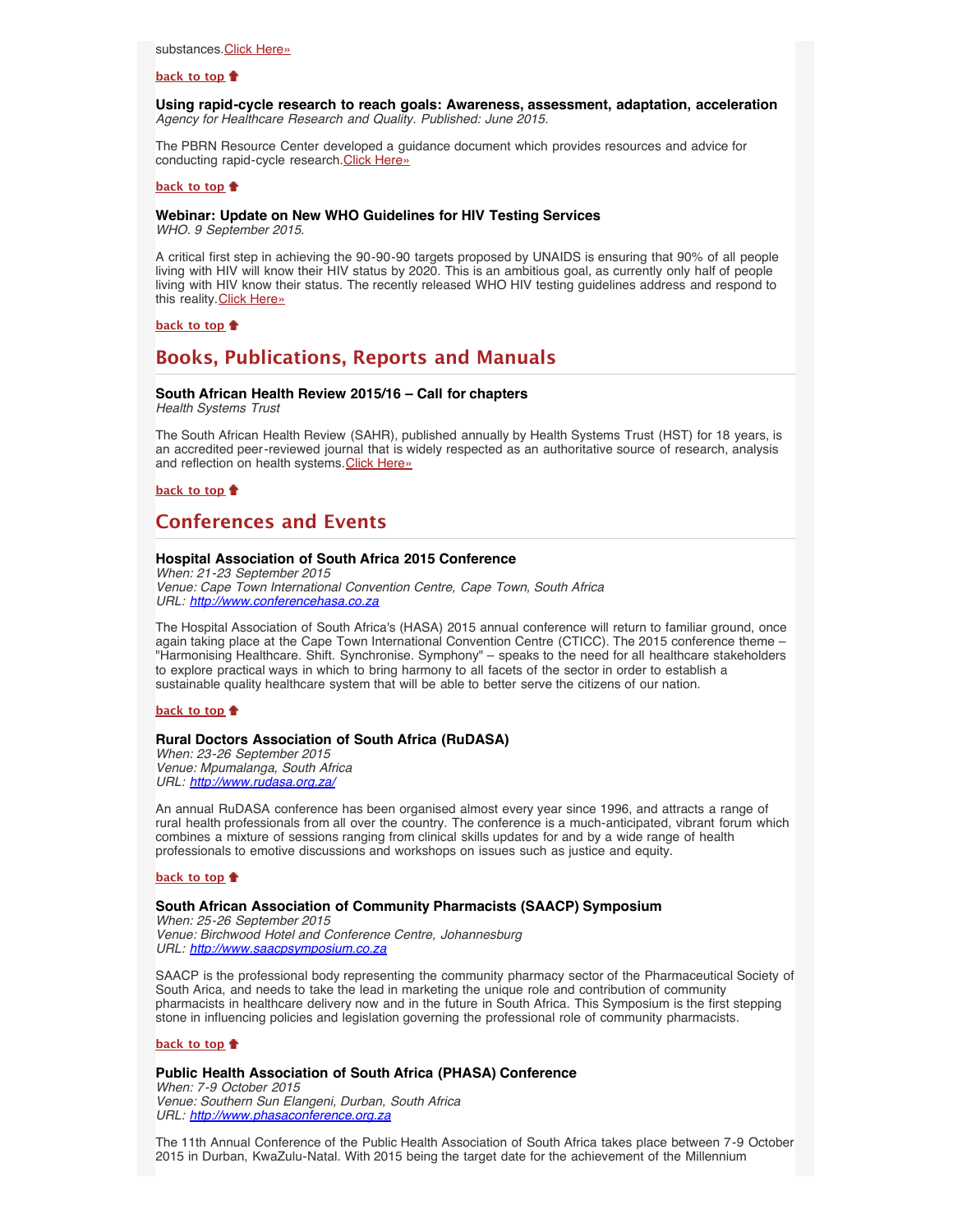Development Goals, the conference will provide an opportunity to reflect on the challenges faced by South Africa and Africa in trying to achieve the MDGs.

## **[back to top](#page-0-2)**

## <span id="page-4-0"></span>**9th Action Learning, Action Research (ALARA) and 13th Participatory Action Research World Congress**

*When: 4-7 November 2015 Venue: St. George Hotel and Conference Centre, Centurion (Pretoria), South Africa URL: <http://www.alarassociation.org/pages/events/alara-world-congress-2015>*

The theme of this World Congress is a challenge to Action Learning / Action Research practitioners the world over, whether working in resource rich or more socio-economically challenged contexts, to explain how they are contributing to the creation of a fairer world.

#### **[back to top](#page-0-2)**

#### <span id="page-4-1"></span>**9th World Congress on Developmental Origins of Health and Disease**

*When: 8-11 November 2015 Venue: Cape Town International Convention Centre, South Africa URL: <http://www.dohad2015.org/>*

The 9th World Congress in Cape Town, South Africa, will bring together scientists, clinical researchers, obstetricians, paediatricians, public health professionals and policy leaders from around the world. These experts will address, head-on, the many challenges that currently impact the health of mothers, babies in the womb, infants, children and adolescents, as well as explore solutions, interventions and policies to optimise health across the life of people. The 9th World Congress, the first to be held in Africa, presents an incredible opportunity to feature the vastly relevant DOHaD research to African researchers, clinicians and policy leaders. This important event is expected to attract more than 1 200 participants and will showcase over 350 speakers.

## **[back to top](#page-0-2)**

## <span id="page-4-2"></span>**18th International Conference on AIDS and STIs in Africa**

*When: 29 November to 4 December 2015 Venue: Rainbow Towers Hotel & Conference Centre, Harare, Zimbabwe URL: <http://icasa2015zimbabwe.org/overview/icasa-2015-background/>*

As ICASA Zimbabwe coincides with the MDG target year, the International Conference on AIDS and STIs in Africa is offering the strategic first forum for post-MGD to leaders, activists, scientists and community to take stock of the outcomes of the MDG high level meeting challenges and to pave the way for a new, innovative and efficient approach towards an Africa AIDS free generation.

## **[back to top](#page-0-2)**

## <span id="page-4-3"></span>**6th Child Health Priorities Conference: Walk the Talk**

*When: 3-5 December 2015 Venue: University of KwaZulu-Natal, Pietermaritzburg Campus, South Africa Contact: infochpc2015@gmail.com*

The theme of the conference this year is "Walk the Talk" and the focus will be the recommendations that have arisen from the Ministerial Committees looking at Maternal, Newborn and Child Mortality.

#### **[back to top](#page-0-2)**

#### <span id="page-4-4"></span>**Sparking Population Health Solutions 2016**

*When: 25-26 April 2016 Venue: Shaw Centre Ottawa, Ottawa, Canada URL: <http://bit.ly/1ePNrmP>*

Global health problems cannot be solved one person at a time. Policies, programs, and how resources are distributed all contribute to preventing disease, promoting health and addressing the determinants of health. Population health research has catalyzed new ways of thinking about why some people are healthy (and others are not) by shining the light on the social, cultural and environmental factors that determine health and disease. We now have a wealth of new knowledge from the investments we've made. So what's next? Join us in the conversation.

## **[back to top](#page-0-2)**

## <span id="page-4-5"></span>**HST Conference 2016**

*When: 4-6 May 2016 Venue: Birchwood Conference Centre, Boksburg, Gauteng URL: [http://www.hstconference2016.org.za](http://www.hstconference2016.org.za/)*

Health Systems Trust (HST) is hosting a conference from 4-6 May 2016 at the Birchwood Conference Centre, Boksburg, Gauteng. Under the banner of *Strengthened health systems for sustainable development: sharing, supporting, synergising*, the event is designed to advance the global public health agenda in improving health outcomes.

**[back to top](#page-0-2)**